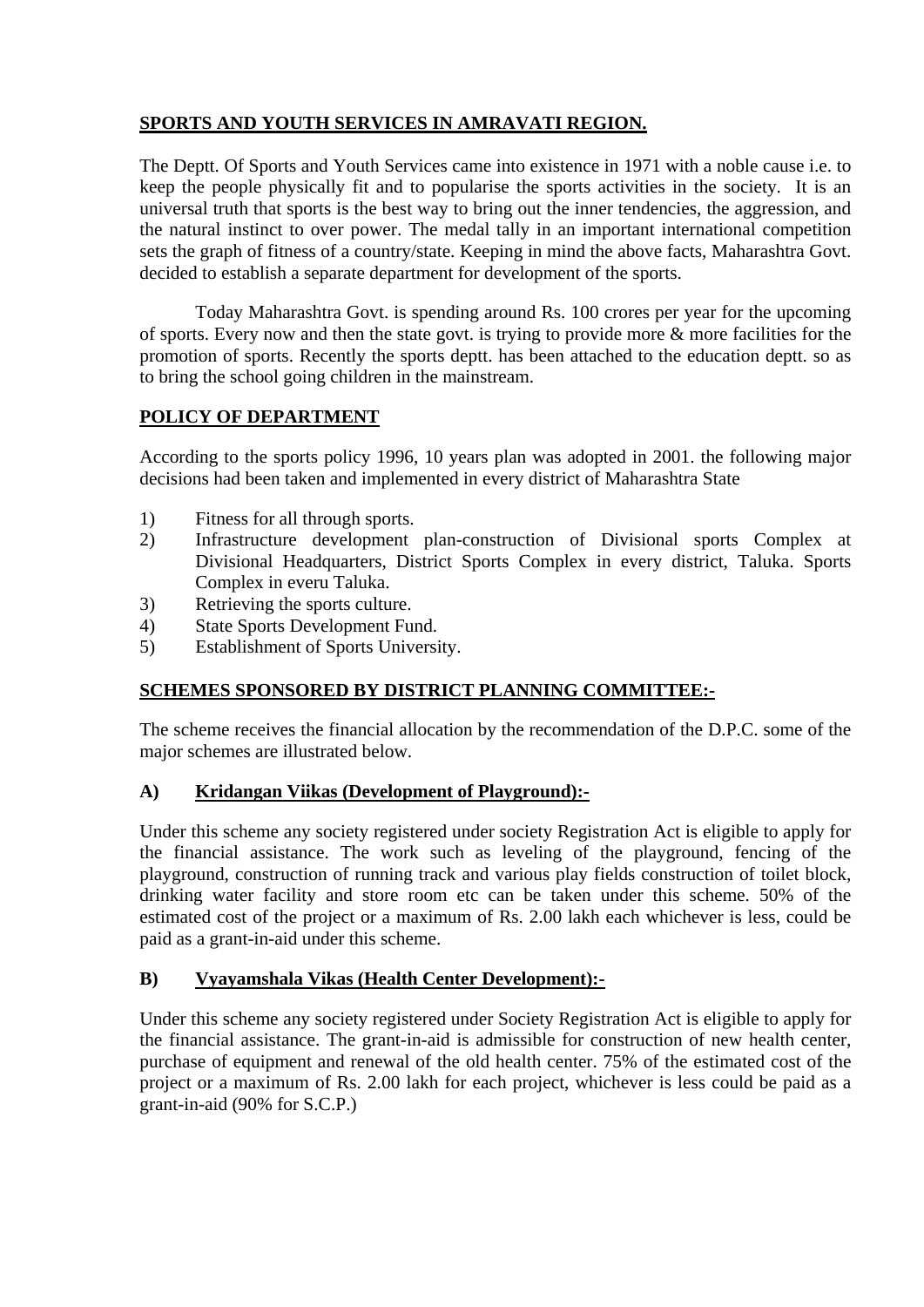## **C) Gao Tathe Kridangan Vikas (Playground in every village):-**

Under this scheme any society registered under Society Registration Act is eligible to apply for the financial assistance. The grant-in-aid is admissible for leveling the playground, fencing of the playground and construction of health center. 80% of the estimated cost of the project or a maximum of Rs. 1.00 lakh each whichever is less could be paid as a grant-in-aid. The project should be in the jurisdiction of a Gram panchayat consisting population of at least 5000 according the 1991 census. (2000 for TSP). The applicant society should possess at least 3 acres of land (2 acres for TSP).

## **D) Yuvak Kalayan (Youth Welfare):-**

Under this scheme any society registered under Society Registration Act is eligible to apply for the financial assistance. Organization of various camps for the cause of youth welfare is the subhead of this scheme. 50% of the estimated cost or Rs. 25000/- whichever is less could be paid as a grant-in-aid.

2) Schemes Sponsored by State Govt.

The major schemes are as under –

- A) Construction of sports complex.
- B) Organization of various tournaments at different levels.
- C) Financial assistance for construction of Swimming Pools.
- D) To run a sport academy.
- E) Awarding the sports persons.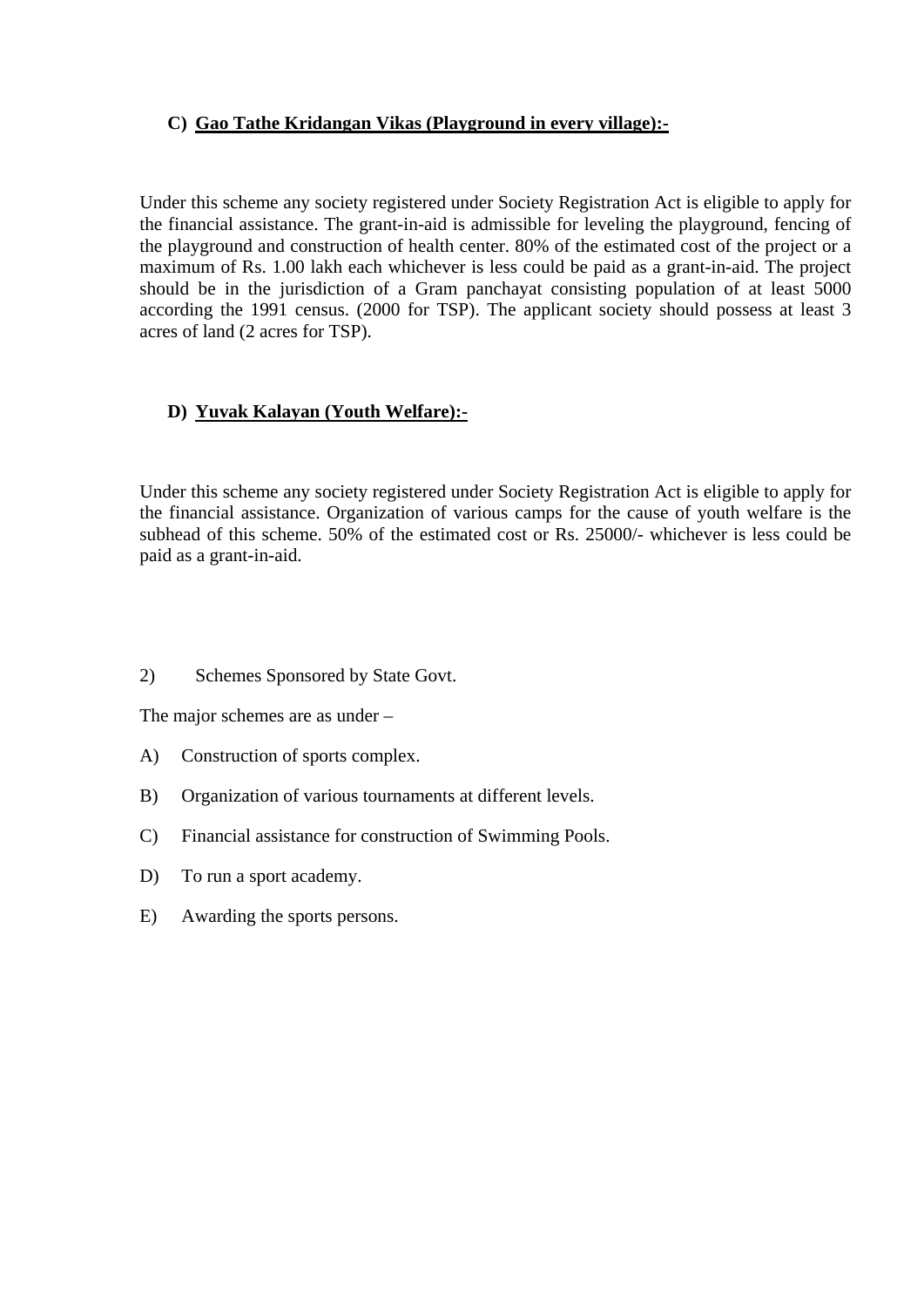#### **Infrastructure Created by Sports Deptt.:-**

#### **Divisonal Sport Complex in Division Headquarter : --**

The Govt. Resolution dt. 26.03.2003 decided to construct sports complex at Division  $\&$ District. As Amravati is the divisional headquarter, Govt. had decided to establish a Divisional Sports Complex in Amravati. The plan of Rs. 16.00 crore for Divisional Sports Complex, Amravati had been submitted to the Govt. and a grant of Rs. 8.33 Crores has been sanctioned as the project.

From the received grant of Rs. 8.33 Crore the following facilities had been created in the Divisional Sports Complex, Amravati.

- 1) Separate hostel for boys & girls having a capacity of 100 each.
- 2) Canteen building.
- 3) Tennis court-1, Skating Rink-1, Basket Ball Courts-2, Kabaddi Court-2, kho-kho Court-2 Volleyball Court-2.
- 4) Extaintion of Administrative Building, Stadium Roofing, Protection wall with gate, internal roads.
- 5) The work of Indoor Hall is in progress.

Present status of work:- The work has been completed.

The Above mention Sanctioned Grant increased in Divsional Sports Complex changed (Increased) in Government Resolution in Dated 20 March 2009 in Rs. 1600.00 to Rs. 2400.00.

#### **AMRAVATI DIVISONAL SPORTS COMPLEX:-**

(Rs. In Lakh)

| Funds<br>received | Expenditure                 | Remarks                                                                                                                                                                                                      |
|-------------------|-----------------------------|--------------------------------------------------------------------------------------------------------------------------------------------------------------------------------------------------------------|
|                   | $\mathcal{D}_{\mathcal{L}}$ | 3                                                                                                                                                                                                            |
| 8.33              | 890.00                      | In First Phase - Hostel, Canteen Building, Lawn Tennis<br>Court-1, Skating Rink-1, Basket Ball Court-2, Kabddi<br>Court-2, Kho-Kho Court-2, Volleyball Court – 2 & Wall<br>compound with gate are completed. |
|                   |                             | In Second Phase – Expandsion of Administrative<br>Building, Stadium roofing, Internal roads etc. completed.<br>In Third Phase - The work of Indoor Hall $& 400$<br>mts. Running Track, Work is in Progress.  |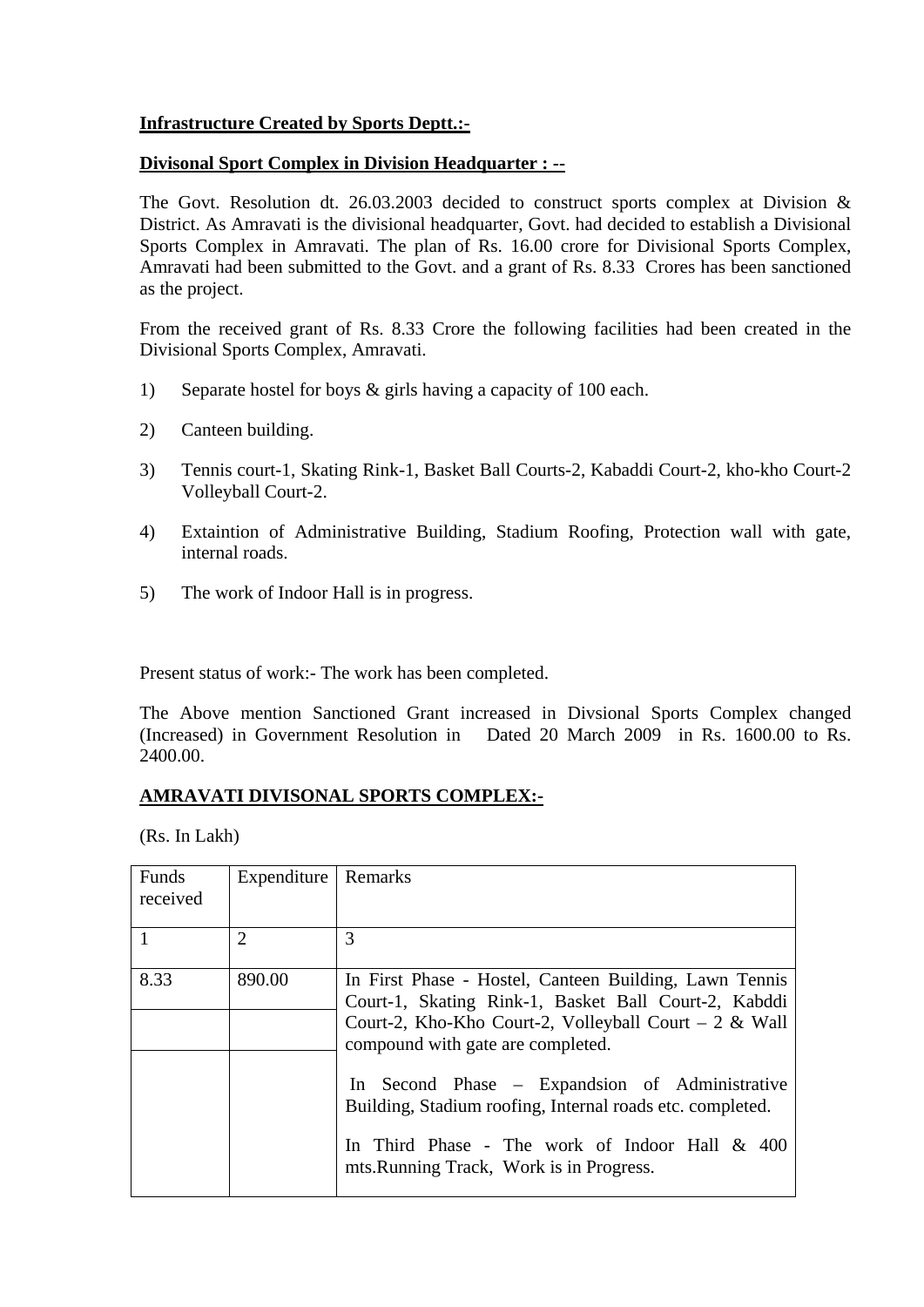## **DISTRICT SPORTS COMPLEX:-**

Government has decided to construct Distt.Sports Complex at every district to the tune of Rs. 4.00 crores each. The details of the funds received and expenditure incurred upto date is as follows :

The Above mention Sanctioned Grant increased in District Sports Complex changed (Increased) in Government Resolution in Dated 20 March 2009 in Rs. 400.00 to Rs. 800.00.

## **AKOLA SPORTS COMPLEX:-**

(Rs. In Lakh)

| Funds<br>received | Expenditure | Remarks                                                                                                                 |
|-------------------|-------------|-------------------------------------------------------------------------------------------------------------------------|
|                   | 2           | 3                                                                                                                       |
| 400.00            | 444.60      | Hostels, Pavilion, Playfields, 400 mts. Running Track,<br>Indoor hall, Swimming pool, Outdoor Stadium are<br>completed. |
|                   |             | The Sport Equipment Purchasing Process in Progress.                                                                     |

## **WASHIM SPORTS COMPLEX:-**

(Rs. In Lakh)

| Funds<br>received | Expenditure   Remarks |                                                                                                                                |
|-------------------|-----------------------|--------------------------------------------------------------------------------------------------------------------------------|
|                   |                       |                                                                                                                                |
| 2.78              | 94.00                 | The Work of Hostels Building, 400 Mt.<br>Running Track and playfield are completed.<br>The work of indoor hall is in progress. |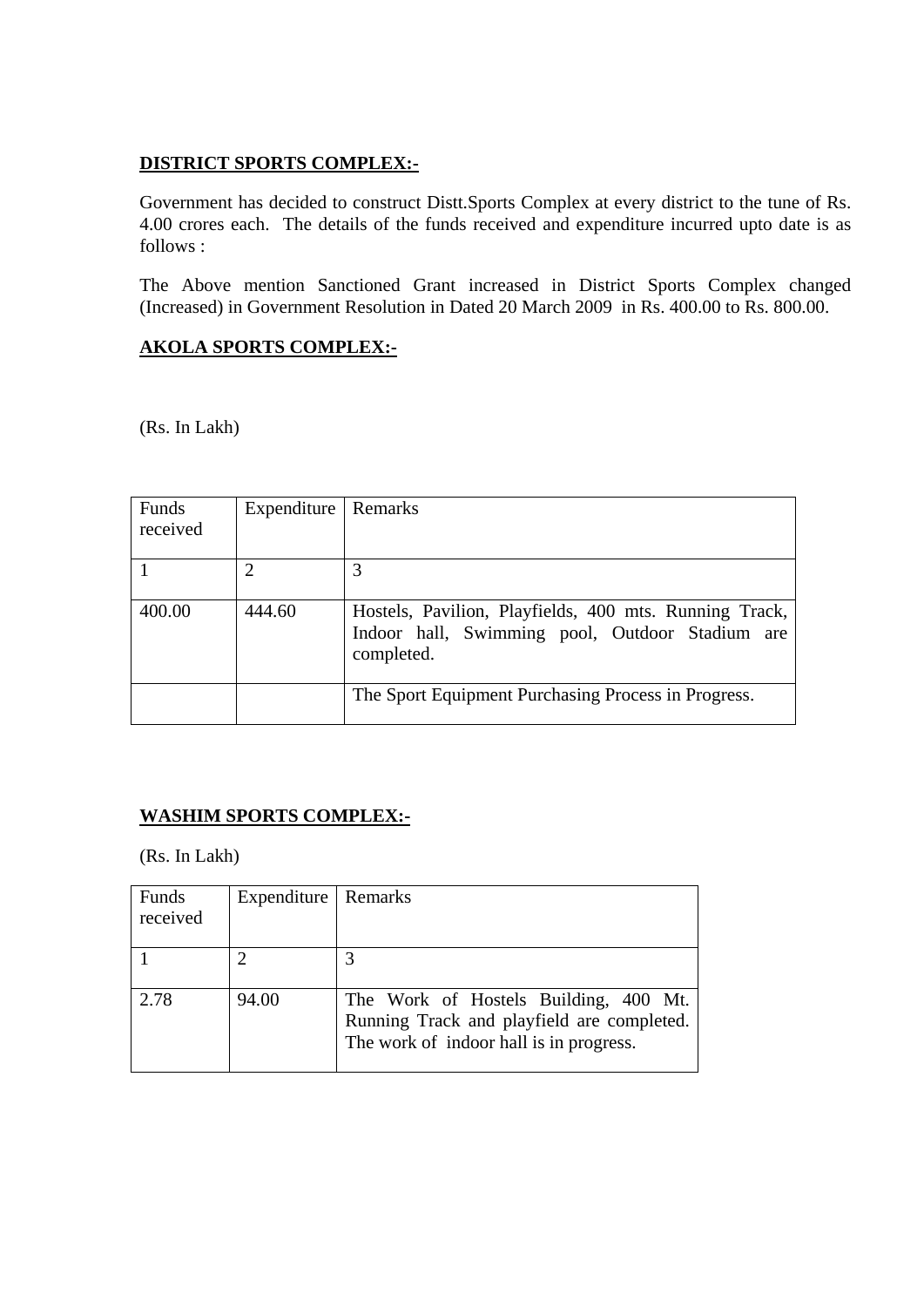## **BULDANA SPORTS COMPLEX:-**

(Rs. In Lakh)

| Funds received | Expenditure | Remarks                                                                                                                                                                                             |
|----------------|-------------|-----------------------------------------------------------------------------------------------------------------------------------------------------------------------------------------------------|
|                |             | 3                                                                                                                                                                                                   |
| 400.00         | 425.00      | The works of Hostel, pavilion, playfield, track, Indoor<br>Hall and Swimming Pool are completed.<br>Internal<br>roads, electrification, Compound Wall with gate, water<br>supply etc. is completed. |
|                |             | The Sport Equipment Purchasing process is in Progress                                                                                                                                               |

# **YAVATMAL SPORTS COMPLEX:-**

(Rs. In Lakh)

| Funds<br>received | Expenditure | Remarks                                                                                                                                                                                                                       |
|-------------------|-------------|-------------------------------------------------------------------------------------------------------------------------------------------------------------------------------------------------------------------------------|
|                   | 2           | 3                                                                                                                                                                                                                             |
| 3.97              | 2.54.63     | The Work of Hostel, pavilion, playfield, track, Indoor hall are<br>completed.                                                                                                                                                 |
|                   |             | The above mentioned work has been completed and the sports<br>subordinate Activities ex. Different Games Grounds, Stadium<br>Wall compound, Entrance Gate, Electricity, Water supply &<br>sanitation, etc. work is completed. |
|                   |             | The Work of Swimming pool is in progress.                                                                                                                                                                                     |